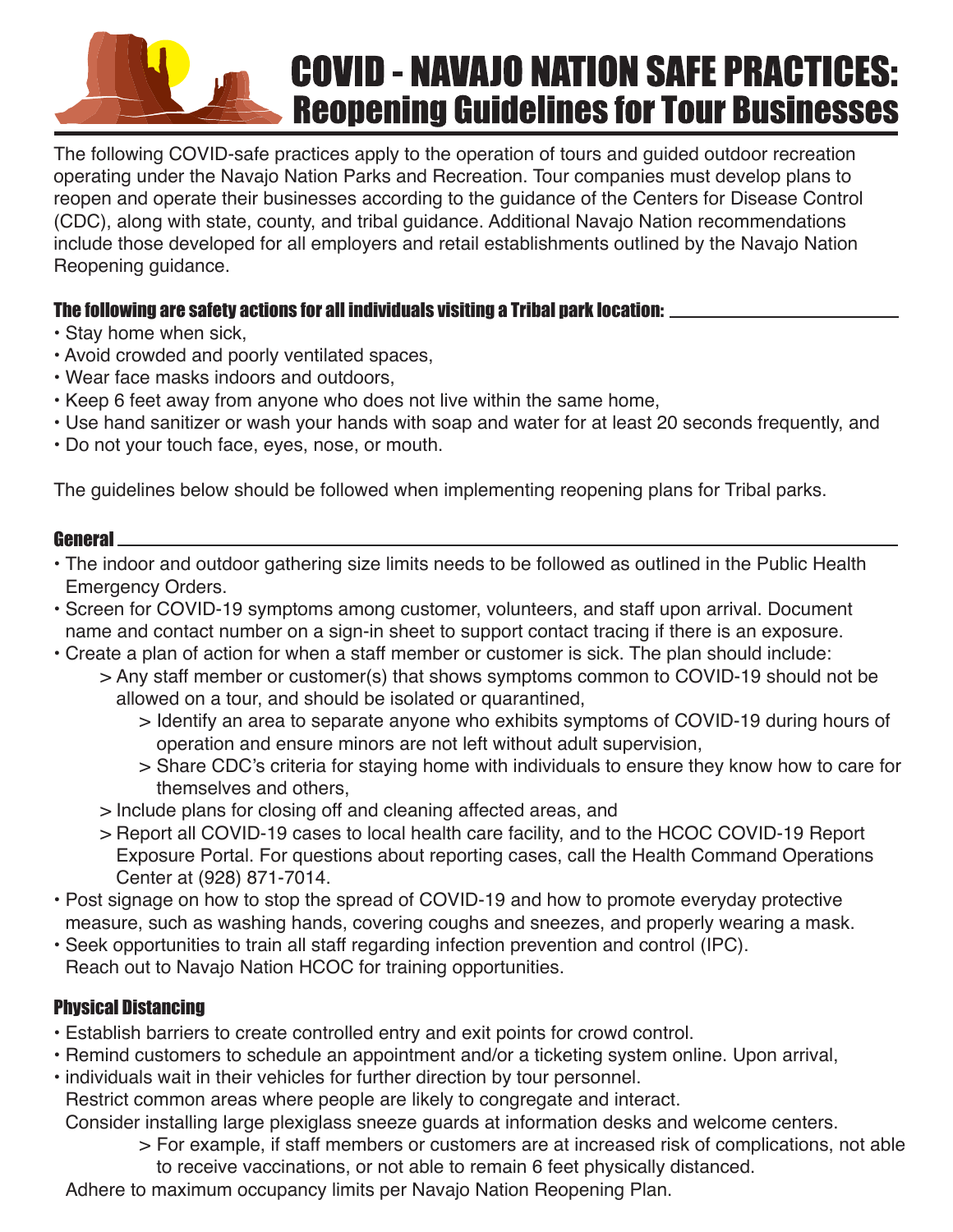- Adjust seating capacity and stagger seating in shared vehicles to meet occupancy guidelines. Maintain 6 feet of distance between individuals who do not live within the same home.
	- Private groups consisting exclusively of same household individuals may be seated more than > capacity and physical distancing limitations
- Encourage safe greeting practices to maintain physical distancing. •

#### Individual Safety

- Encourage individuals at higher risk for severe illness and those with symptoms of illness to stay at home. People at higher risk for severe illness include adults 65 or older and people of any age who have serious underlying medical conditions.
- Provide adequate supplies to support healthy hygiene behaviors, including soap, hand sanitizer with at least 60% alcohol, disinfecting wipes, tissues, and no-touch trash cans.
- Provide face coverings to customers and/or staff who need properly fitting face masks in good condition and require use while on a tour.
- Provide information to customers regarding requirements for mask and preparedness to bring personal hygiene items, such as hand sanitizer.

#### Shared Items

Arrange for online payment, electronic ticketing, and contactless scanning of tickets. • Materials must be distributed contactless (e.g., in an accessible stack) or by a person wearing gloves and a mask.

#### Increase Ventilation and Cleaning

- Ensure that ventilation systems of indoor spaces operate properly, are well maintained, and all ventilation system filters have been serviced and replaced by qualified technicians.
	- $>$  Increase the circulation of outdoor air as much as possible by opening windows and doors, using fans, or other methods recommended by American Society of Heating, Refrigerating and Air-Conditioning Engineers (ASHRAE).
- Intensify cleaning and disinfection through implementation of daily protocols and document completion on a cleaning log.
- Clean and disinfect frequently touched surfaces and any areas after they are touched or used, such as seats, doorknobs, tables, restrooms, etc. These items should be wiped down with disinfectant after each tour.
	- Each company will need to evaluate the type of equipment and requirements for cleaning > and/or disinfecting.
		- Note: Horse saddles are low risk and do not require disinfection after each use.
- Ensure that all water systems like drinking fountains are safe to use after a prolonged facility shut down to minimize the risk of Legionnaires' disease and other waterborne diseases.

# Food and Water

- Do not offer refreshments, including coffee stations, before, during, or after the tour. Provide information for customers to bring their own water.
- Depending on the length of the tour and if allowed, customers can be served prepackaged food or
- bring their own food. Individuals must follow physical distancing requirements while eating outdoors •

#### Business Operations within Navajo Parks

- To ensure safety measures are implemented under any business operating (tour companies, tour guides, etc.) will need to submit a reopening safety plan for businesses to the Division of Economic Development as outlined in the Public Health Orders.
- Businesses can resource the reopening plan and checklist at www.navajoeconomy.org. For more information or to submit reopening plans, send to navajoeconomy@navajo-nsn.gov.